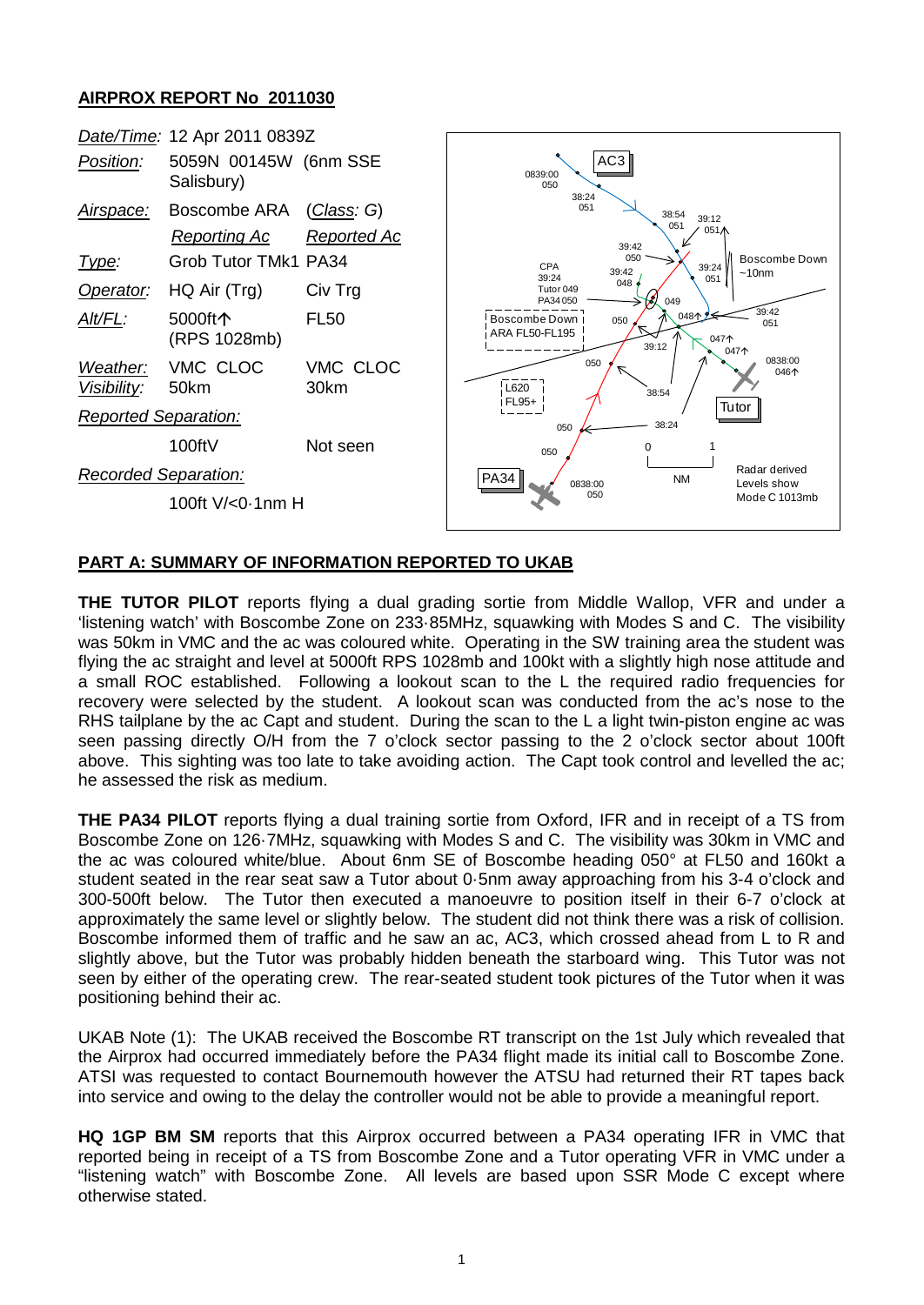The "listening watch" was introduced for Middle Wallop based Tutor ac conducting GH in the vicinity of Boscombe Down, to facilitate coordination for the latter unit's IFR traffic when required. There is no form of flight following or undertaking to provide an ATS inherent in this "listening watch"; the Tutors simply "check-in" on the ZONE frequency and are acknowledged. However, following the unit's investigation into this occurrence and that of Airprox 2011029, they became concerned that their controller's perception of duty of care had blurred the line between their responsibilities toward ATSOCAS mandated within CAP774 and that of a "Listening Watch." Consequently, this concept has been stopped, with Boscombe applying ATSOCAS iaw CAP774 and a manning study being undertaken at Middle Wallop to facilitate greater provision of ATSOCAS by that unit to their Stnbased ac.

At 0824:40, Bournemouth pre-noted Zone with details of the PA34 routeing toward Oxford. Zone passed Bournemouth a new SSR 3A for the PA34 of 2651 and the conversation ended with Zone instructing Bournemouth to freecall the PA34 to, "*126·7…clean and clear*." This is acknowledged, with Bournemouth stating, "*126·7 once clear, thanks*."

At 0838:24 the PA34's SSR 3A changed from Bournemouth's code to a Boscombe Zone SSR 3A of 2651. At this point the Tutor is 2·4nm NE of the PA34 indicating FL047, with the PA34 indicating FL050.

[UKAB Note (2): The radar recording shows the PA34 tracking 030° and Tutor tracking 310° converging on a line of constant bearing, the Tutor in a slow climb reaching FL049 at 0839:11 with the PA34 0·5nm to its SW at FL050. Simultaneously AC3, which was seen by the PA34 crew, was crossing 1·25nm ahead and 100ft above. The CPA occurs at 0839:24 with the Tutor passing just behind and below the PA34 with <0·1nm lateral and 100ft vertical separation existing.]

At 0839:45 the PA34 flight called Zone, *"PA34 c/s with you flight level 50"*. Zone replied, *"PA34 c/s Boscombe Zone identified flight level 50 traffic service traffic south west 1 mile similar heading 200ft by the way"*. The PA34 pilot responded, *"Traffic service visual with the traffic PA34 c/s"* however, by this stage, the Tutor is 0·8nm SW of the PA34 and no longer a factor.

The PA34 pilot stated that the Tutor was sighted by a student in the rear of the ac, in the 3 to 4 o'clock position, at a range of approximately 0·5nm. Given the relative positions of the ac, this sighting was approximately co-incident with the CPA. The Tutor was not sighted by the handling crew at any point during the incident sequence. Moreover, the PA34 pilot's report makes no mention of having received TI on the Tutor from Bournemouth.

Unfortunately, whilst the unit were informed about the Airprox within 3 days of the occurrence, their incident reports were not completed until just over 2 months after the event. Consequently, the involved Boscombe controllers could not recall any details of the incident and so there is no record, other than the transcript, of Zone's workload.

Although the language used in the prenote between Bournemouth and Boscombe was ambiguous, it is reasonable to argue that the intent behind it was clear; that the PA34 flight could be free-called to Zone once clear of CAS and if clear of confliction. At the point when the Boscombe SSR 3A code was set by the PA34 flight, 2·4nm lateral separation existed between the PA34 and the Tutor, with the confliction evident on the radar replay. While it has not been possible to determine whether Bournemouth provided TI to the PA34 flight on the Tutor prior to releasing them to Boscombe Zone, nor what their taskload or physiological state was, based upon the available evidence it is the contention of BM SM that the PA34 was released by Bournemouth in confliction with the Tutor.

Whilst information to determine the point at which Bournemouth instructed the PA34 to contact Zone was not available to this investigation, the PA34 was squawking the Boscombe assigned SSR3A for 83sec prior to initial contact with Zone. This length of time can be viewed as an aggravating factor to the occurrence, in terms of its effect on delaying the provision of TI to the PA34; however, the source of this delay could not be determined.